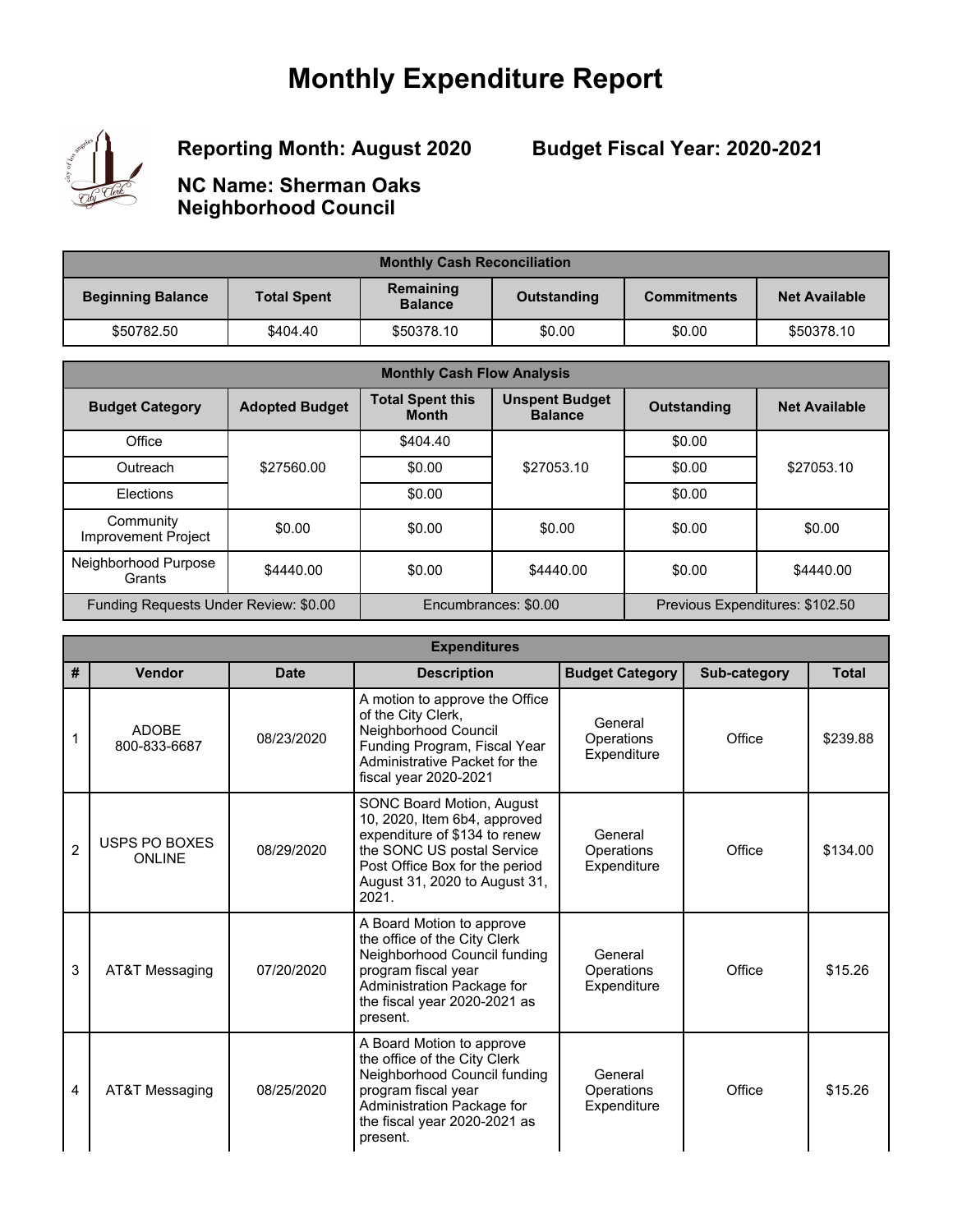| <u>. п. </u><br>Aſ<br><b>CANA</b><br>'btotal.<br>∽.<br>------<br>$\sim$ |  |  |
|-------------------------------------------------------------------------|--|--|
|                                                                         |  |  |

|                              | <b>Outstanding Expenditures</b>                    |  |  |                        |              |        |  |  |
|------------------------------|----------------------------------------------------|--|--|------------------------|--------------|--------|--|--|
| #                            | <b>Date</b><br><b>Description</b><br><b>Vendor</b> |  |  | <b>Budget Category</b> | Sub-category | Total  |  |  |
| <b>Subtotal: Outstanding</b> |                                                    |  |  |                        |              | \$0.00 |  |  |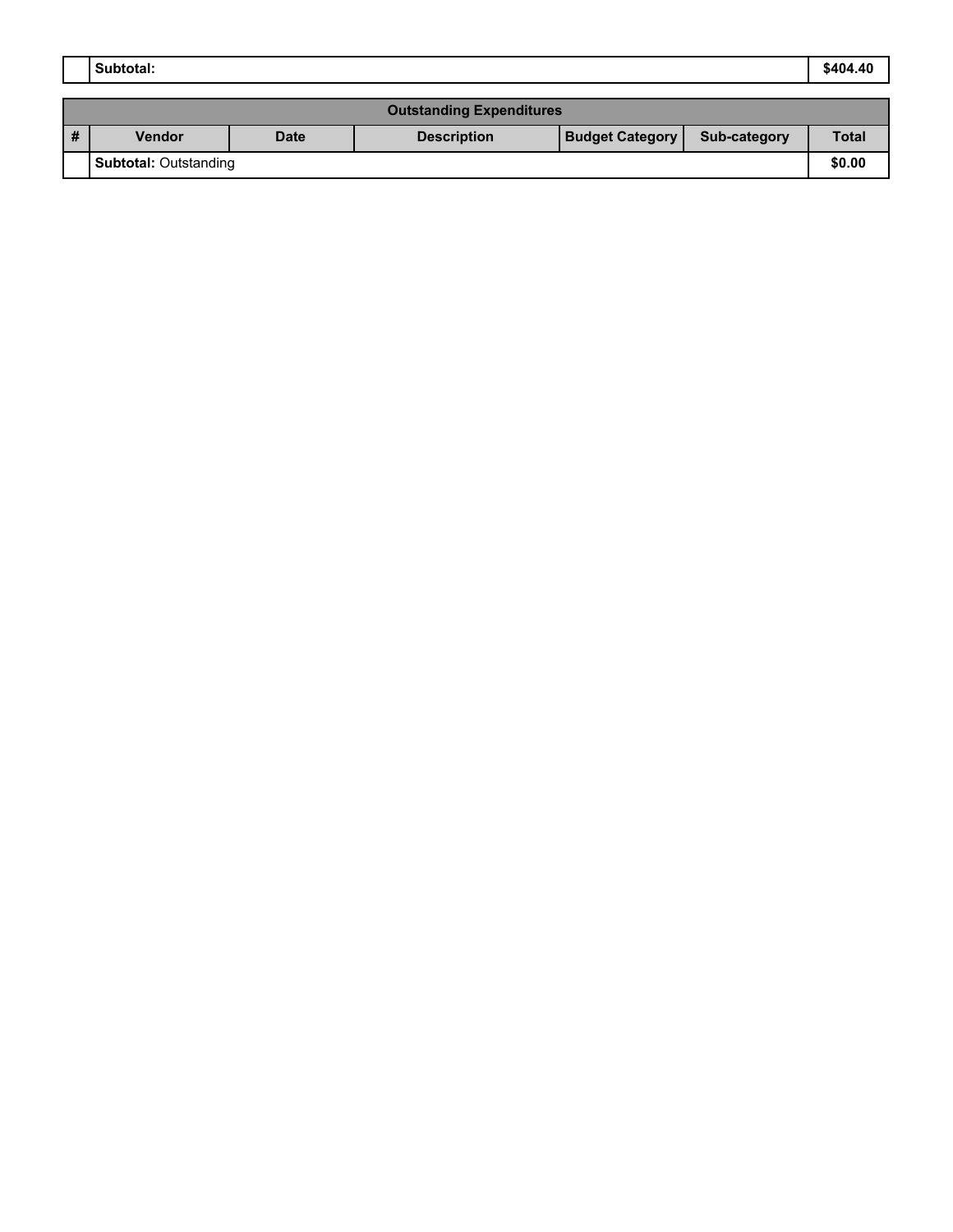#### **INVOICE**



Adobe Inc. 345 Park Ave San Jose, CA 95110

Invoice Number: 1247027015 **Invoice Date:** AUG-22-20 Payment Terms: Credit Card **Due Date:** AUG-29-20 Purchase Order: ADD039291052 **Contract No** 00004490 **Order Number:** 5036039135 **Order Date:** AUG-22-19 **Customer No.:** 1452233 **Bill to No.** 558153288 **Adobe Contact Information:** 

https://helpx.adobe.com/contact.html

Page 1 of 1

Reprint

**Bill To:** Candy Williams 200 N Spring St Los Angeles CA 90012

Line No **Material No / Description UOM Unit Price** Qty **Extended Price** ∄im

| 000010               | 65299505                                                  | EA                     |                          | 239.88                 | 1                | 239.88                         |
|----------------------|-----------------------------------------------------------|------------------------|--------------------------|------------------------|------------------|--------------------------------|
|                      | Acrobat Pro Subs CC ALL MLP 12 Mo ESD Sub MUN 239.88 TEST |                        |                          |                        |                  |                                |
|                      |                                                           |                        |                          |                        |                  |                                |
|                      |                                                           |                        |                          |                        |                  |                                |
|                      |                                                           |                        |                          |                        |                  |                                |
|                      |                                                           |                        |                          |                        |                  |                                |
|                      |                                                           |                        |                          |                        |                  |                                |
|                      |                                                           |                        |                          |                        |                  |                                |
|                      |                                                           |                        |                          |                        |                  |                                |
|                      |                                                           |                        |                          |                        |                  |                                |
|                      |                                                           |                        |                          |                        |                  |                                |
|                      |                                                           |                        |                          |                        |                  |                                |
|                      |                                                           |                        |                          |                        |                  |                                |
|                      |                                                           |                        |                          |                        |                  |                                |
|                      |                                                           |                        |                          |                        |                  |                                |
|                      |                                                           |                        |                          |                        |                  |                                |
|                      |                                                           |                        |                          |                        |                  | SONC - CC-Payment              |
| <b>North America</b> | e Meretine<br>Verdiciente i                               | <b>Invoice Totals</b>  |                          |                        |                  |                                |
|                      |                                                           | <b>S&amp;H</b><br>0.00 | <b>Sales Tax</b><br>0.00 | Currency<br><b>USD</b> | Qty Shipped<br>1 | <b>Invoice Total</b><br>239.88 |

Comments: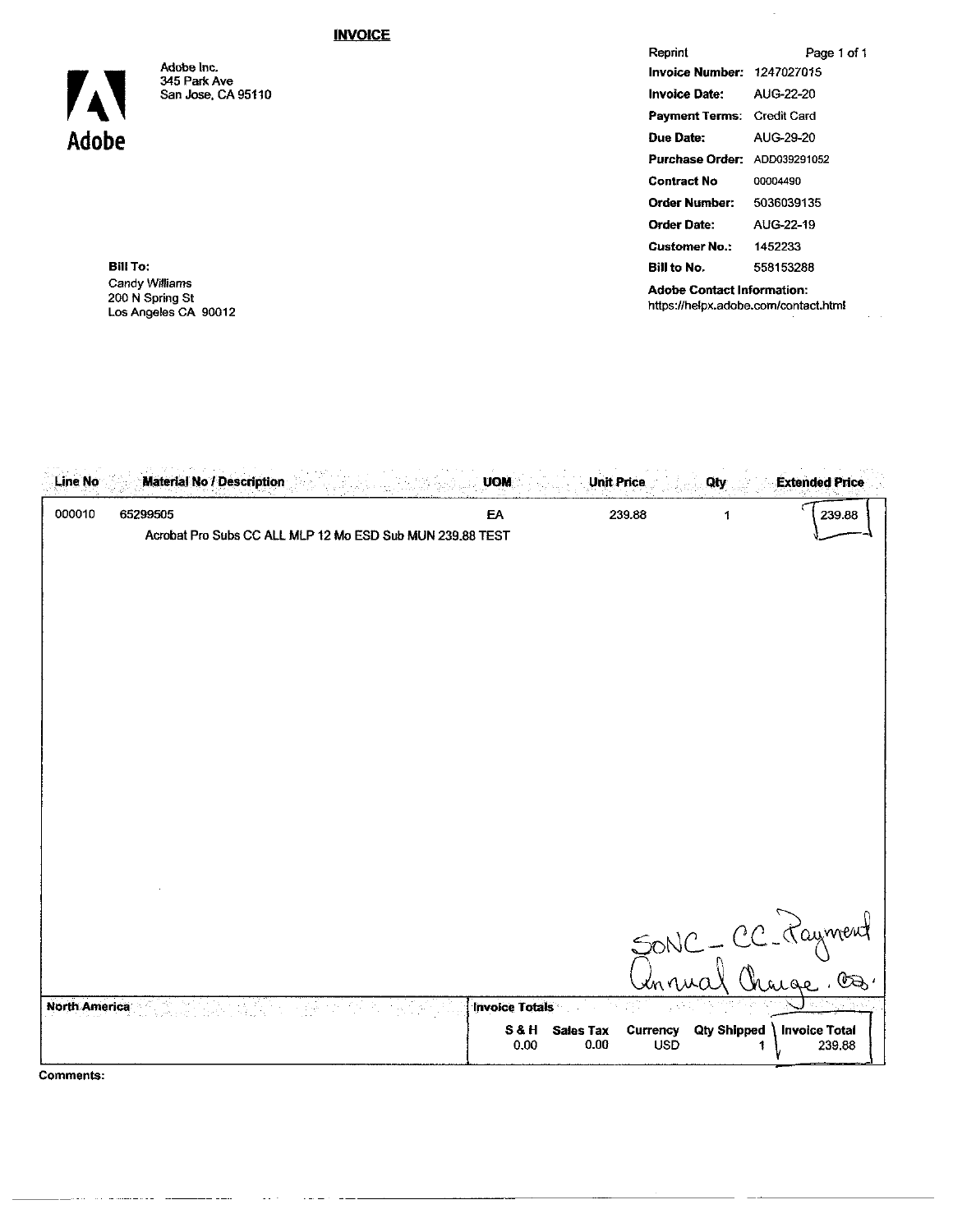

**Jeffrey Hartsough <jeffrey.hartsough.sonc@gmail.com>**

### **USPS - PO Box Payment Received, Thank You**

**donotreply@usps.com** <donotreply@usps.com> Sat, Aug 29, 2020 at 10:38 AM To: jeffrey.hartsough.sonc@gmail.com



**Hello,**

Thank you for your payment to the USPS in the amount of \$134.00 for the PO Box listed below. This payment has been applied to your account and your credit or debit card has been charged.

| <b>Transaction number:</b>   | $9100^{\circ}$ |
|------------------------------|----------------|
| <b>Payment amount:</b>       | \$134.         |
| <b>Payment period:</b>       | $12 \text{ m}$ |
| <b>Payment method:</b>       | <b>MAS</b>     |
| <b>Next payment due:</b>     | 08/31          |
| PO Box number:               | 5721           |
| <b>Post Office location:</b> | 1490           |
|                              |                |

**Transaction number: 91001833277681 Payment amount: \$134.00 Payment period: 12 months Payment method: MASTERCARD credit-card Next payment due: 08/31/2021 Post Office location: [14900 MAGNOLIA BLVD](https://www.google.com/maps/search/14900+MAGNOLIA+BLVD+SHERMAN+OAKS,+CA%0D%0A91403?entry=gmail&source=g) SHERMAN OAKS, CA 91403-9998**

Take the stress out of remembering to make your next payment by signing up for our Automatic Renewal payment program. It's free, it's fast, and it's easy! Sign in at [usps.com/poboxes](https://www.usps.com/poboxes) and go to the Manage Your Account page. Then, click on Setup Auto Renewal under Next Payment Due. Be sure to review the Terms and Conditions governing automatic payments when you select this option.

Thank you for choosing the United States Postal Service<sup>®</sup>. We appreciate your business.

#### **Please do not respond to this system-generated email.**

If you need assistance with PO Boxes Online, please visit USPS [Help](https://faq.usps.com/s/) or [Contact Us](https://www.usps.com/help/contact-us.htm).

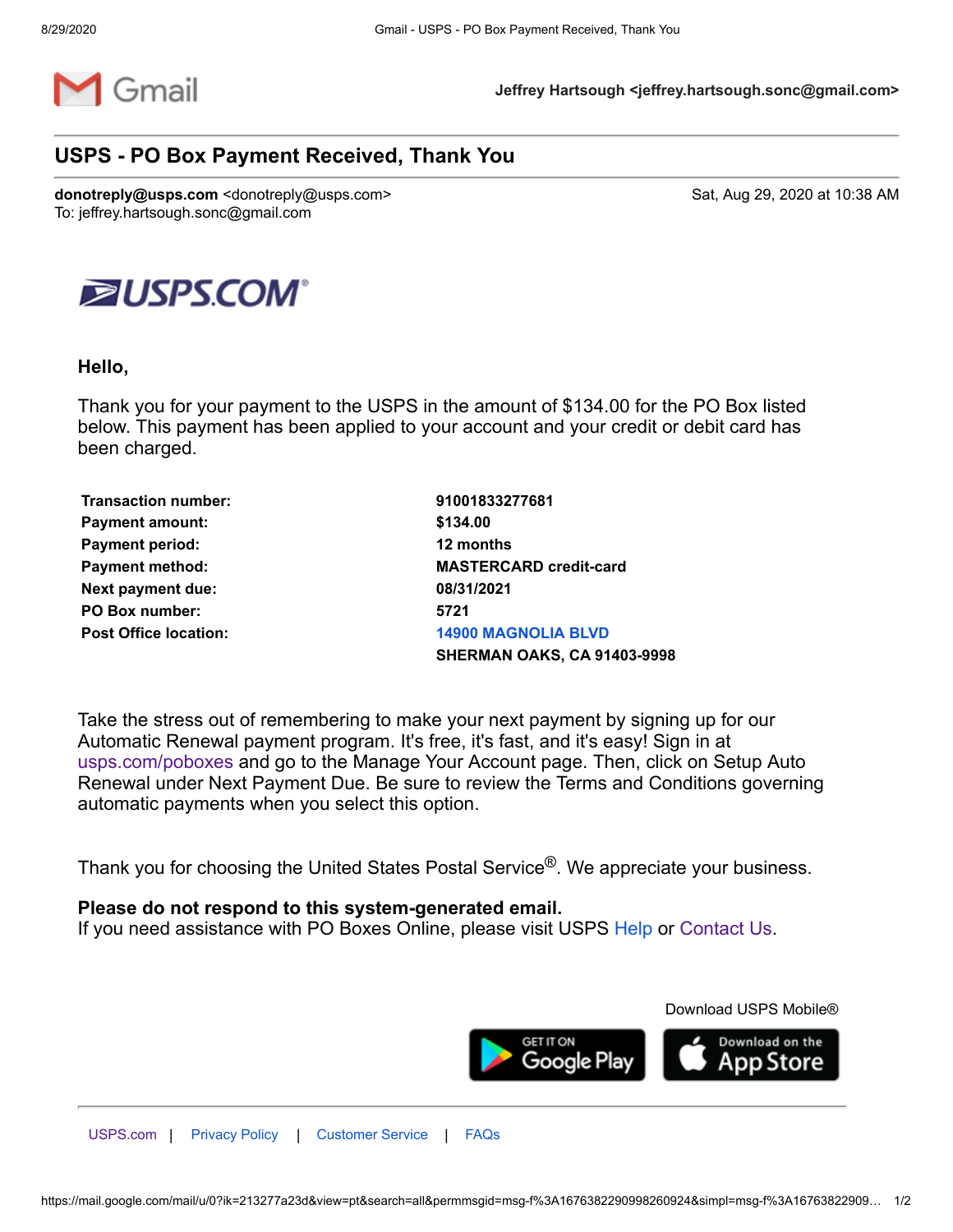

This is an automated email please do not reply to this message. This message is for the designated recipient only and may contain privileged, proprietary, or otherwise private information. If you have received it in error, please delete. Any other use of the email by you is prohibited.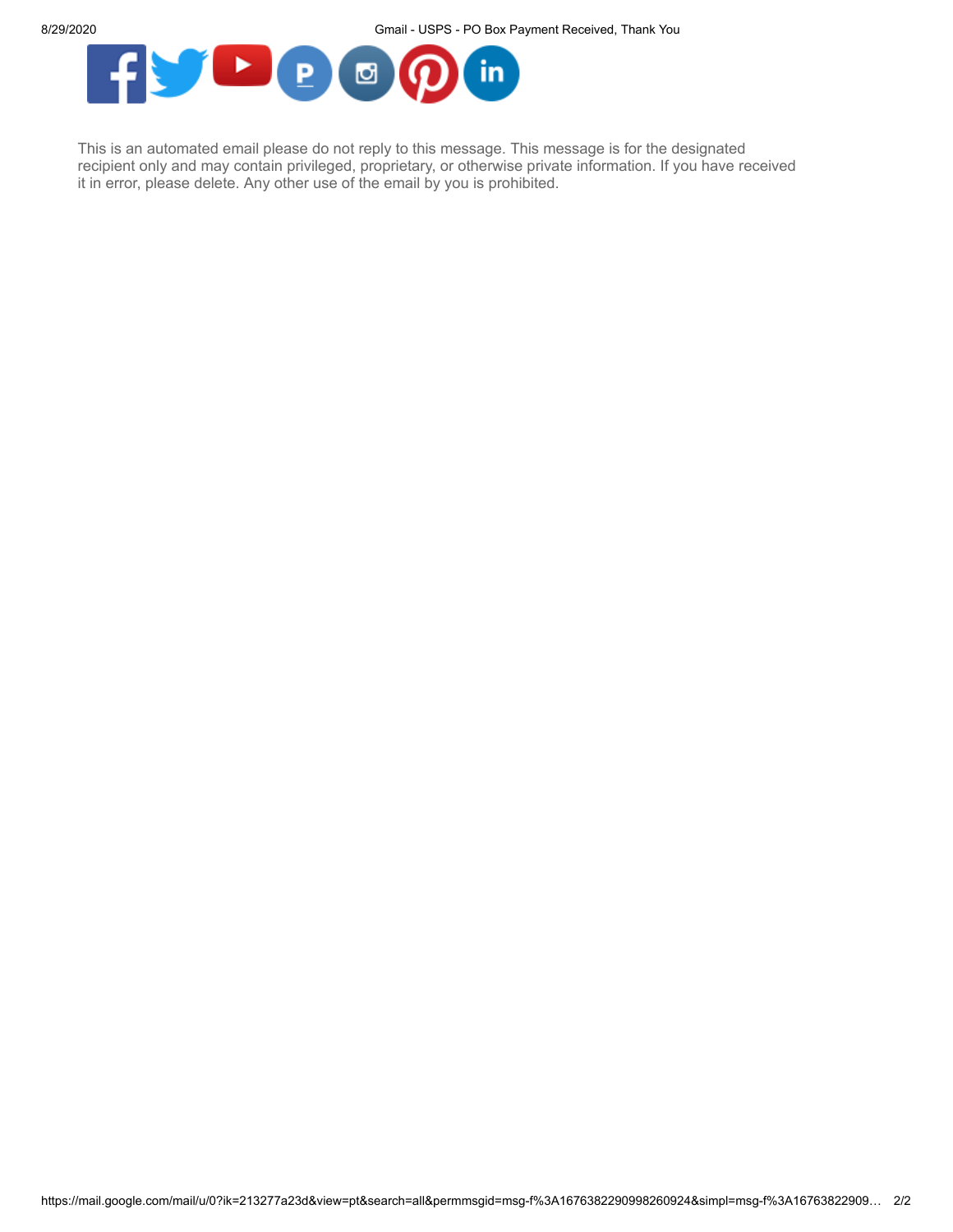AT&T MESSAGING PO BOX 480010 **CHARLOTTE, NC 28269-5300** 

## at&t

| <b>CUSTOMER NUMBER</b> |
|------------------------|
| 8607823                |
| <b>INVOICE DATE</b>    |
| 07/01/2020             |
|                        |

Page 1 of 1

### **Bill-To Customer:**

| SHERMAN OAKS NC                                              | 1122  |
|--------------------------------------------------------------|-------|
|                                                              |       |
| <b>BASE PO BOX 5721<br/>BASE SHERMAN OAKS, CA 91413-5721</b> | T4 P1 |

### իլեեկոլ|||Ակերերուկեր||սրեղից||ամ||եկոր||ա

|                 |                          |            |                         |                 |                |                        | July 2020<br>Hallment Due car |  |
|-----------------|--------------------------|------------|-------------------------|-----------------|----------------|------------------------|-------------------------------|--|
| Customer Number | <b>Billing Period</b>    | Date Due   | <b>Previous Balance</b> | <b>Payments</b> | <b>Credits</b> | <b>Current Charges</b> | TOTAL DUE                     |  |
| 8607823         | 07/01/2020<br>07/31/2020 | 07/30/2020 | \$76.30                 | \$45.78         | \$.00          | \$15.26                | \$45.78                       |  |
|                 |                          |            |                         |                 |                |                        |                               |  |

| Thank You<br>Payments -                                                                                       | 06/01/2020<br>06/01/2020<br>06/01/2020 |     | \$15.26<br>\$15.26<br>\$15.26 |                                |
|---------------------------------------------------------------------------------------------------------------|----------------------------------------|-----|-------------------------------|--------------------------------|
| Description of Current Charges & Credits<br>UM Standard-Discount Rate<br>8185032399<br>City Utility Users Tax | July service                           | Otv | Unit Price<br>\$14.00         | Ext. Price<br>\$14.00<br>S1.26 |

| <b>CUSTOMER NUMBER</b>                |         |  |  |
|---------------------------------------|---------|--|--|
| 8607823                               |         |  |  |
| <b>INVOICE NUMBER</b>                 |         |  |  |
|                                       | 7541160 |  |  |
| <b>AMOUNT PAID</b><br><b>DUE DATE</b> |         |  |  |
| 07/30/2020                            |         |  |  |

Please detach & enclose with payment



 $\mathcal{L}$ 

at&t

**REMIT TO:** 

AT&T MESSAGING PO BOX 840486 DALLAS, TX 75284-0486

SHERMAN OAKS NC PO BOX 5721 SHERMAN OAKS, CA 91413-5721

### 01001 860782300000000004578

 $\sim$   $\sim$   $\sim$  $\sim 100$  and the mass of  $\sim 100$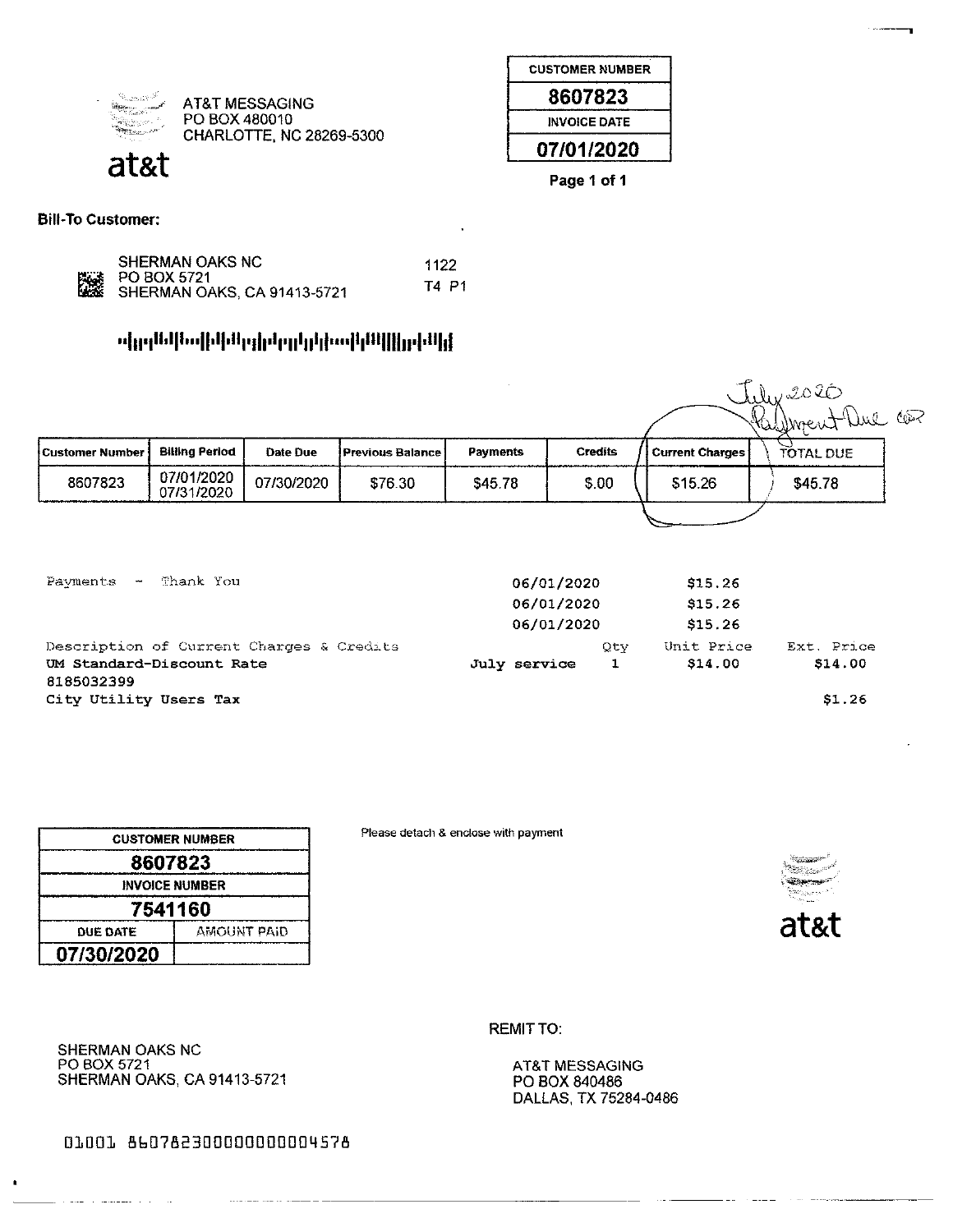| Office of the City Clerk                                                                                                                                                                                                                                                                                                                                                                                  |                                                                                                                                                                           |                             |                           |                                       |        |                                   |         |
|-----------------------------------------------------------------------------------------------------------------------------------------------------------------------------------------------------------------------------------------------------------------------------------------------------------------------------------------------------------------------------------------------------------|---------------------------------------------------------------------------------------------------------------------------------------------------------------------------|-----------------------------|---------------------------|---------------------------------------|--------|-----------------------------------|---------|
| Administrative Services Division                                                                                                                                                                                                                                                                                                                                                                          |                                                                                                                                                                           |                             |                           |                                       |        |                                   |         |
| Neighborhood Council (NC) Funding Program                                                                                                                                                                                                                                                                                                                                                                 |                                                                                                                                                                           |                             |                           |                                       |        |                                   |         |
| <b>Board Action Certification Form</b>                                                                                                                                                                                                                                                                                                                                                                    |                                                                                                                                                                           |                             |                           |                                       |        |                                   |         |
| NC Name: Sherman Oaks                                                                                                                                                                                                                                                                                                                                                                                     |                                                                                                                                                                           | Meeting Date: June 15, 2020 |                           |                                       |        |                                   |         |
| Budget Fiscal Year: 2020-2021<br><b>Board Motion and/or Public Benefit</b>                                                                                                                                                                                                                                                                                                                                |                                                                                                                                                                           |                             | Agenda Item No: 6-B       |                                       |        |                                   |         |
| Statement (CIP and NPG):                                                                                                                                                                                                                                                                                                                                                                                  | A motion to approve the Office of the City Clerk, Neighborhood Council funding Program,<br>Fiscal Year Administrative Packet for the fiscal year 2020-2021, as presented. |                             |                           |                                       |        |                                   |         |
| Method of Payment: (Select One)                                                                                                                                                                                                                                                                                                                                                                           | $\Box$ Check                                                                                                                                                              |                             | Credit Card               |                                       |        | $\Box$ Board Member Reimbursement |         |
|                                                                                                                                                                                                                                                                                                                                                                                                           | Recused Boardmembers must leave the room prior to any discussion and may not return to the roon until after the vote is complete.                                         | <b>Vote Count</b>           |                           |                                       |        |                                   |         |
| <b>Board Member First and Last Name</b>                                                                                                                                                                                                                                                                                                                                                                   | <b>Board Position</b>                                                                                                                                                     | Yes                         | No                        | Abstain                               | Absent | ineligible                        | Recused |
| Adair, Christy                                                                                                                                                                                                                                                                                                                                                                                            | Area 5 Community                                                                                                                                                          | x                           |                           |                                       |        |                                   |         |
| Babian, Avo                                                                                                                                                                                                                                                                                                                                                                                               | Area 5 Business                                                                                                                                                           | х                           |                           |                                       |        |                                   |         |
| Baronian, Lavon                                                                                                                                                                                                                                                                                                                                                                                           | Area 1 Business                                                                                                                                                           |                             |                           |                                       | x      |                                   |         |
| Binkow, Michael                                                                                                                                                                                                                                                                                                                                                                                           | Area 7 Residential                                                                                                                                                        | x                           |                           |                                       |        |                                   |         |
| Cappelletti, Joe                                                                                                                                                                                                                                                                                                                                                                                          | Area 4 Business                                                                                                                                                           | x                           |                           |                                       |        |                                   |         |
| Cappelletti, Lisa                                                                                                                                                                                                                                                                                                                                                                                         | Area 4 Community                                                                                                                                                          | x                           |                           |                                       |        |                                   |         |
| Vacant                                                                                                                                                                                                                                                                                                                                                                                                    | Area 2 Residential                                                                                                                                                        |                             |                           |                                       |        |                                   |         |
| Hartsough, Jeffrey                                                                                                                                                                                                                                                                                                                                                                                        | Area 2 Community                                                                                                                                                          | x                           |                           |                                       |        |                                   |         |
| Imber, Gil                                                                                                                                                                                                                                                                                                                                                                                                | Area 6 Residential                                                                                                                                                        | x                           |                           |                                       |        |                                   |         |
| Kalban, Jeffrey                                                                                                                                                                                                                                                                                                                                                                                           | Area 7 Community                                                                                                                                                          | x                           |                           |                                       |        |                                   |         |
| Katchen, Howard                                                                                                                                                                                                                                                                                                                                                                                           | Area 3 Residential                                                                                                                                                        | x                           |                           |                                       |        |                                   |         |
| Kerzner, Fran                                                                                                                                                                                                                                                                                                                                                                                             | Area 3 Business                                                                                                                                                           | x                           |                           |                                       |        |                                   |         |
| Kim, Christine                                                                                                                                                                                                                                                                                                                                                                                            | Area 6 Business                                                                                                                                                           | x                           |                           |                                       |        |                                   |         |
| Vacant                                                                                                                                                                                                                                                                                                                                                                                                    | Area 2 Business                                                                                                                                                           |                             |                           |                                       |        |                                   |         |
| Olds, Sarah                                                                                                                                                                                                                                                                                                                                                                                               | Area 5 Residential                                                                                                                                                        | x                           |                           |                                       |        |                                   |         |
| Petrus, Lisa                                                                                                                                                                                                                                                                                                                                                                                              | Area 4 Residential                                                                                                                                                        | x                           |                           |                                       |        |                                   |         |
| Roden, Neal                                                                                                                                                                                                                                                                                                                                                                                               | Area 7 Business                                                                                                                                                           | x                           |                           |                                       |        |                                   |         |
| Vacant                                                                                                                                                                                                                                                                                                                                                                                                    | Area 1 Community                                                                                                                                                          |                             |                           |                                       |        |                                   |         |
| Shapiro, Harold                                                                                                                                                                                                                                                                                                                                                                                           | Area 6 Community                                                                                                                                                          | x                           |                           |                                       |        |                                   |         |
| Williams, Candy                                                                                                                                                                                                                                                                                                                                                                                           | Area 1 Residential                                                                                                                                                        | x                           |                           |                                       |        |                                   |         |
| Vacant                                                                                                                                                                                                                                                                                                                                                                                                    | Area 3 Community                                                                                                                                                          |                             |                           |                                       |        |                                   |         |
|                                                                                                                                                                                                                                                                                                                                                                                                           |                                                                                                                                                                           |                             |                           |                                       |        |                                   |         |
| Ranshaw, Hayden                                                                                                                                                                                                                                                                                                                                                                                           | Youth                                                                                                                                                                     |                             |                           |                                       |        | x                                 |         |
| Zimmerman, Marcus                                                                                                                                                                                                                                                                                                                                                                                         | Youth                                                                                                                                                                     |                             |                           |                                       | х      |                                   |         |
|                                                                                                                                                                                                                                                                                                                                                                                                           |                                                                                                                                                                           |                             |                           |                                       |        |                                   |         |
|                                                                                                                                                                                                                                                                                                                                                                                                           |                                                                                                                                                                           |                             |                           |                                       |        |                                   |         |
|                                                                                                                                                                                                                                                                                                                                                                                                           |                                                                                                                                                                           |                             |                           |                                       |        |                                   |         |
|                                                                                                                                                                                                                                                                                                                                                                                                           |                                                                                                                                                                           |                             |                           |                                       |        |                                   |         |
|                                                                                                                                                                                                                                                                                                                                                                                                           |                                                                                                                                                                           |                             |                           |                                       |        |                                   |         |
| Quorum: 11                                                                                                                                                                                                                                                                                                                                                                                                | Total:                                                                                                                                                                    | 16                          | 0                         | 0                                     | 2      | 1                                 | 0       |
| We, the Treasurer and the Second Signer of the above named Neighborhood Council, declare that the information presented on this form is accurate and complete,<br>and that a public meeting was held in accordance with all laws, policies, and procedures. The above was approved by the Neighborhood Council Board, at a Brown Act<br>compliant public meeting where a quorum of the Board was present. |                                                                                                                                                                           |                             |                           |                                       |        |                                   |         |
| anclin<br>Treasurer's Signature                                                                                                                                                                                                                                                                                                                                                                           | LOW                                                                                                                                                                       |                             | Second Signer's Signature |                                       |        |                                   |         |
| mac<br>Print/Type Name:                                                                                                                                                                                                                                                                                                                                                                                   |                                                                                                                                                                           |                             |                           | JEFFREY HARTSOUGH<br>Print/Type Name: |        |                                   |         |
| /ে া≵∸<br><i>2020</i><br>lDate:                                                                                                                                                                                                                                                                                                                                                                           |                                                                                                                                                                           |                             | $06 - 17 - 2020$<br>Date: |                                       |        |                                   |         |

 $\sim$   $-$ 

لاسا للاست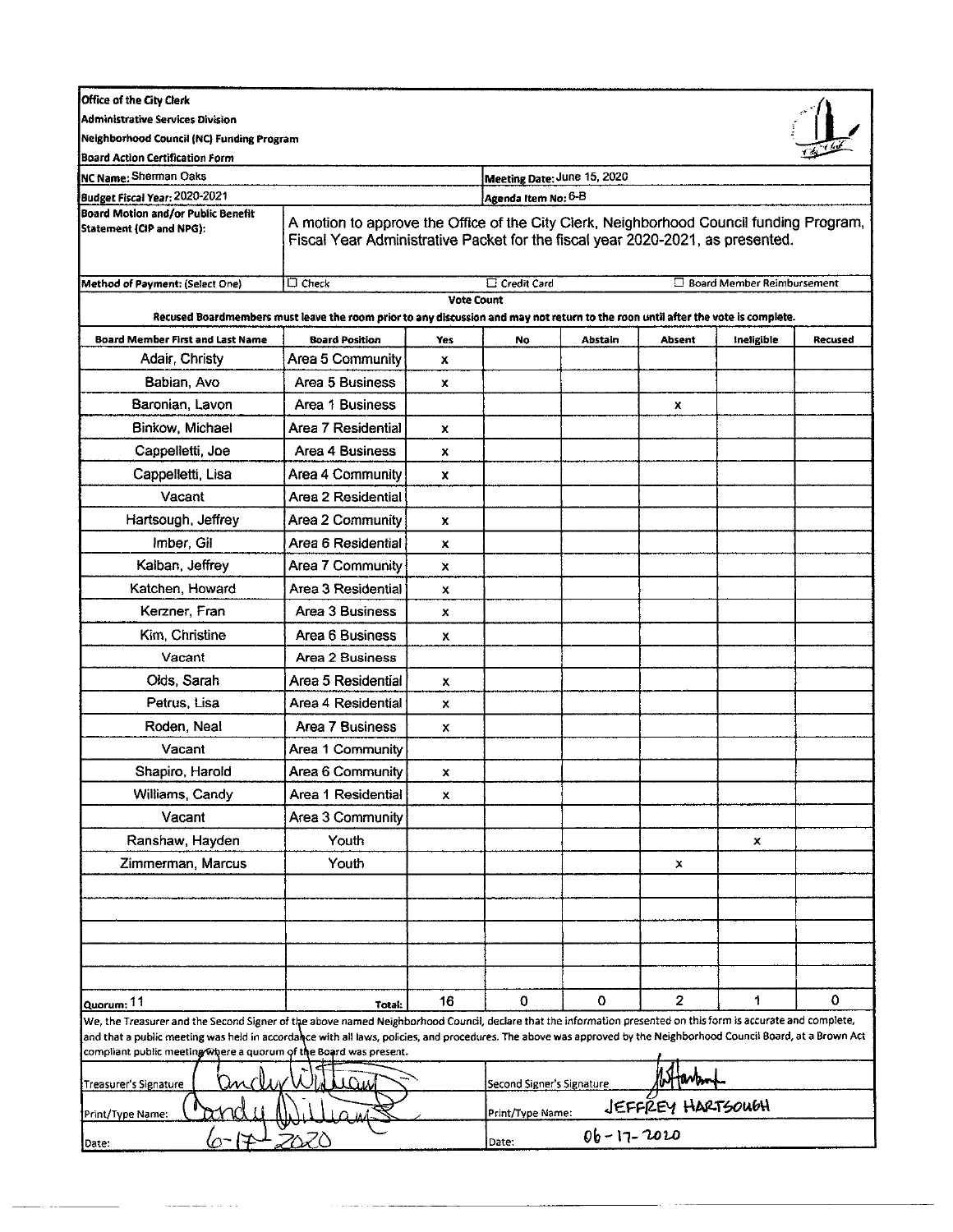

AT&T MESSAGING<br>PO BOX 480010<br>CHARLOTTE, NC 28269-5300

| <b>CUSTOMER NUMBER</b> |  |
|------------------------|--|
| 8607823                |  |
| <b>INVOICE DATE</b>    |  |
| 08/01/2020             |  |

Page 1 of 1

**Bill-To Customer:** 

| SHERMAN OAKS NC                                        | 1118  |
|--------------------------------------------------------|-------|
| ਇੱਲੋ‡ PO BOX 5721<br>ਇਰੰਡੀ SHERMAN OAKS, CA 91413-5721 | T5 P1 |

## <u>Բլիշիների կարկան գետկալության կազմ</u>

| <b>Customer Number</b> | <b>Billing Period</b>    | Date Due   | <b>Previous Balance</b> | <b>Payments</b> | <b>Credits</b> | <b>Current Charges</b> | <b>TOTAL DUE</b> |
|------------------------|--------------------------|------------|-------------------------|-----------------|----------------|------------------------|------------------|
| 8607823                | 08/01/2020<br>08/31/2020 | 08/30/2020 | \$45.78                 | \$30.52         | \$.00          | \$15.26                | \$30.52          |

| Thank You<br>Payments<br>$\overline{\phantom{a}}$                                   | 07/02/2020     |     | \$15.26               |                       |
|-------------------------------------------------------------------------------------|----------------|-----|-----------------------|-----------------------|
|                                                                                     | 07/02/2020     |     | \$15.26               |                       |
| Description of Current Charges & Credits<br>UM Standard-Discount Rate<br>8185032399 | August service | Oty | Unit Price<br>\$14.00 | Ext. Price<br>\$14.00 |
| City Utility Users Tax                                                              |                |     |                       | \$1.26                |

|                 | <b>CUSTOMER NUMBER</b> |
|-----------------|------------------------|
| 8607823         |                        |
|                 | <b>INVOICE NUMBER</b>  |
| 7546969         |                        |
| <b>DUE DATE</b> | <b>AMOUNT PAID</b>     |
| 08/30/2020      |                        |

Please detach & enclose with payment



SHERMAN OAKS NC PO BOX 5721 SHERMAN OAKS, CA 91413-5721 **REMIT TO:** 

**AT&T MESSAGING** PO BOX 840486 DALLAS, TX 75284-0486

01001 860782300000000003052